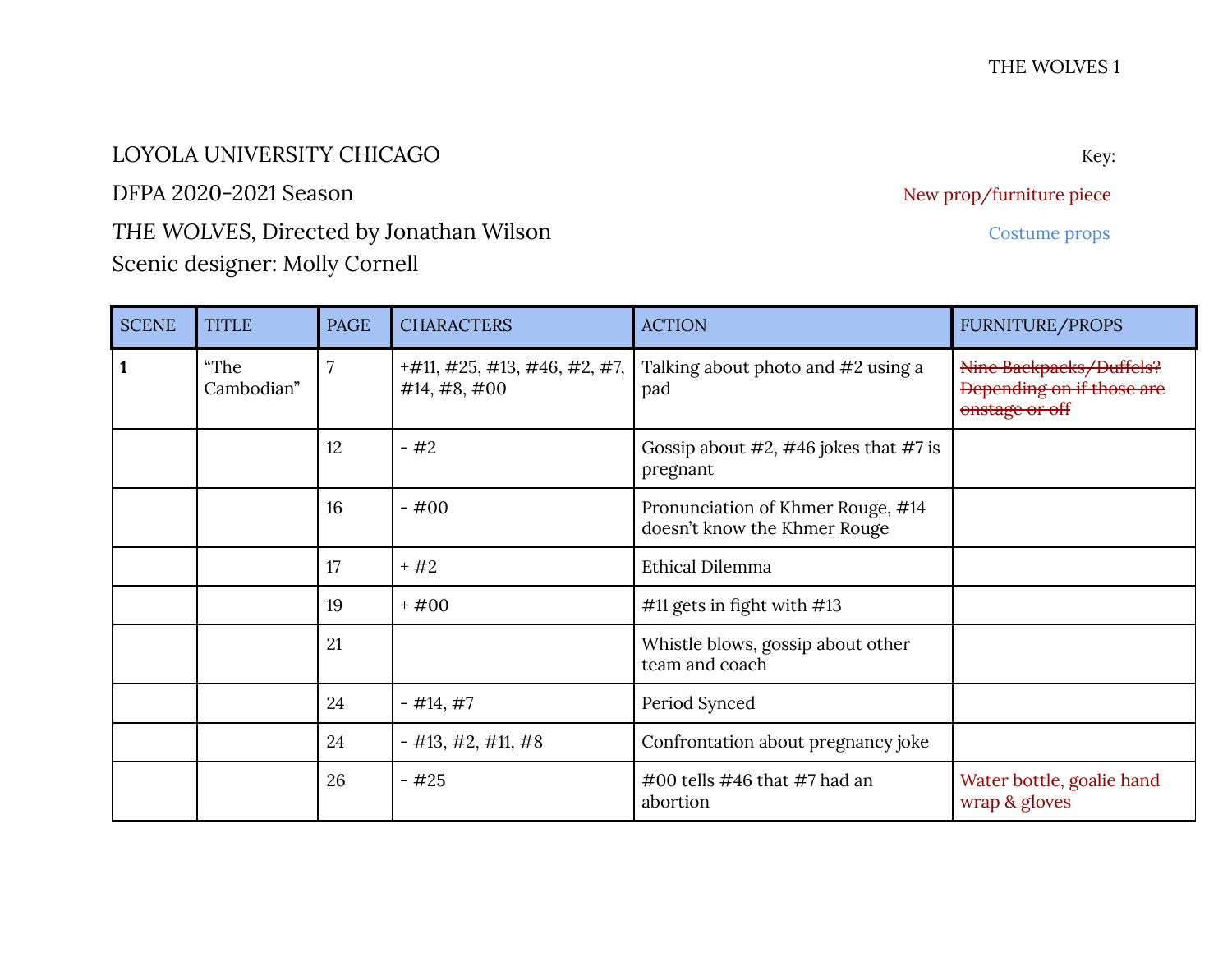| $\overline{2}$ | "Todos Los<br>Niños" | 28 | $-A11$<br>$+$ All but $\#46$       | #2 is knitting to fundraise for<br>children in cages, #11 has a hot mom,<br>speculates about the other team, #7<br>gets mad at #25 |                                           |
|----------------|----------------------|----|------------------------------------|------------------------------------------------------------------------------------------------------------------------------------|-------------------------------------------|
|                |                      | 37 | $-#7$                              | #14 heads off to check on her                                                                                                      |                                           |
|                |                      | 37 | $-$ #14<br>$+#46$                  | Embarrassment over Armenian<br>debacle, notice #46 has come in                                                                     | #46's backpack                            |
|                |                      | 39 | $-#46$                             | Gossip about #46                                                                                                                   |                                           |
|                |                      | 42 | $-#00$                             | Gossip about girls at school                                                                                                       |                                           |
|                |                      | 44 | $+#46$                             | #46 corrects #2, explains #00s<br>absence. #46 tries to gossip about<br>the abortion                                               |                                           |
|                |                      | 48 | $+$ #14, #7                        | #14 brings orange slices                                                                                                           | Bag of orange slices                      |
|                |                      | 51 | $-#14$                             |                                                                                                                                    | (tie dye backpack) if they are<br>onstage |
|                |                      | 51 | $+$ #14,#00                        | Picture with orange slices in their<br>mouths                                                                                      | Iphone                                    |
|                |                      | 53 | $-$ #25, #00, #14, #11             | Immigrant kids playing soccer                                                                                                      |                                           |
|                |                      | 53 | $-$ #8, #7, #13                    | #46 tries to make smalltalk                                                                                                        |                                           |
|                |                      | 54 | $-$ \$6                            | #2 eats the rest of the oranges                                                                                                    |                                           |
| 3              | "MLK Day"            | 55 | +All going on and off the<br>stage | Training day                                                                                                                       |                                           |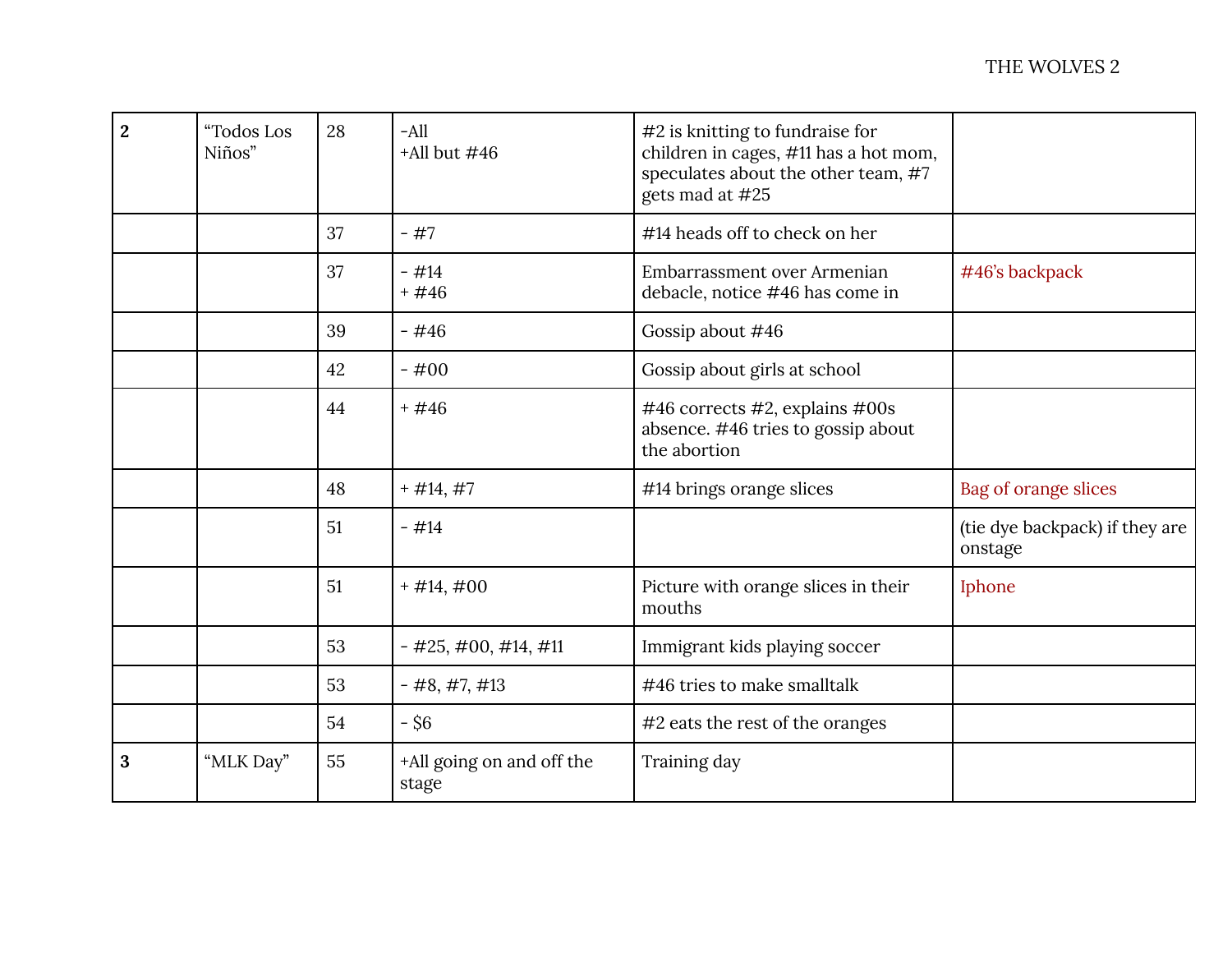|   |                          | 55 | $+A$ ll                | Running in and out talking about a<br>bunch of things, #46's feelings get<br>hurt                                                         | Mesh bag with soccer balls<br>(like 10), goalie gloves,<br>protective headband |
|---|--------------------------|----|------------------------|-------------------------------------------------------------------------------------------------------------------------------------------|--------------------------------------------------------------------------------|
|   |                          | 64 | $-$ #46                | Team wonders what happened                                                                                                                |                                                                                |
|   |                          | 64 | $-#25$                 | Small conversation                                                                                                                        |                                                                                |
|   |                          | 65 | $-#00$                 | Talk about the party this weekend, do<br>the spiderweb passing sequence,<br>gossip about coach                                            |                                                                                |
|   |                          | 69 | $+#00$                 | Gossip about Coach Neil, #8 gets<br>upset. #7 isn't having a party this<br>year, but #8 invites everyone over,<br>#11 gossips about $#25$ |                                                                                |
|   |                          | 76 | $+$ #46, #25           | Stretch before the game, #25 tries to<br>get them pumped for the game, and<br>replaces #46 as the striker, get ready<br>for the game      | Nosebleed blood                                                                |
| 4 | "The<br>Cambodian<br>II" | 82 | $+$ All but #7 and #46 | Come in from an outdoor run, get<br>ready to start warmups                                                                                | <b>Water bottles</b>                                                           |
|   |                          | 83 | $+#7$                  | #7 tore her ACL and won't get to play<br>until next fall, #46 was really good in<br>the previous game, $\#14$ is mad at $\#7$             | Crutches, boots,<br>Frappuccino, bigger<br>headgear                            |
|   |                          | 89 | $+#46$                 | #7 and #14 get into a fight, Coach<br>wants to see #25                                                                                    |                                                                                |
|   |                          | 91 | $-#25$                 | Team watches #25 talk                                                                                                                     |                                                                                |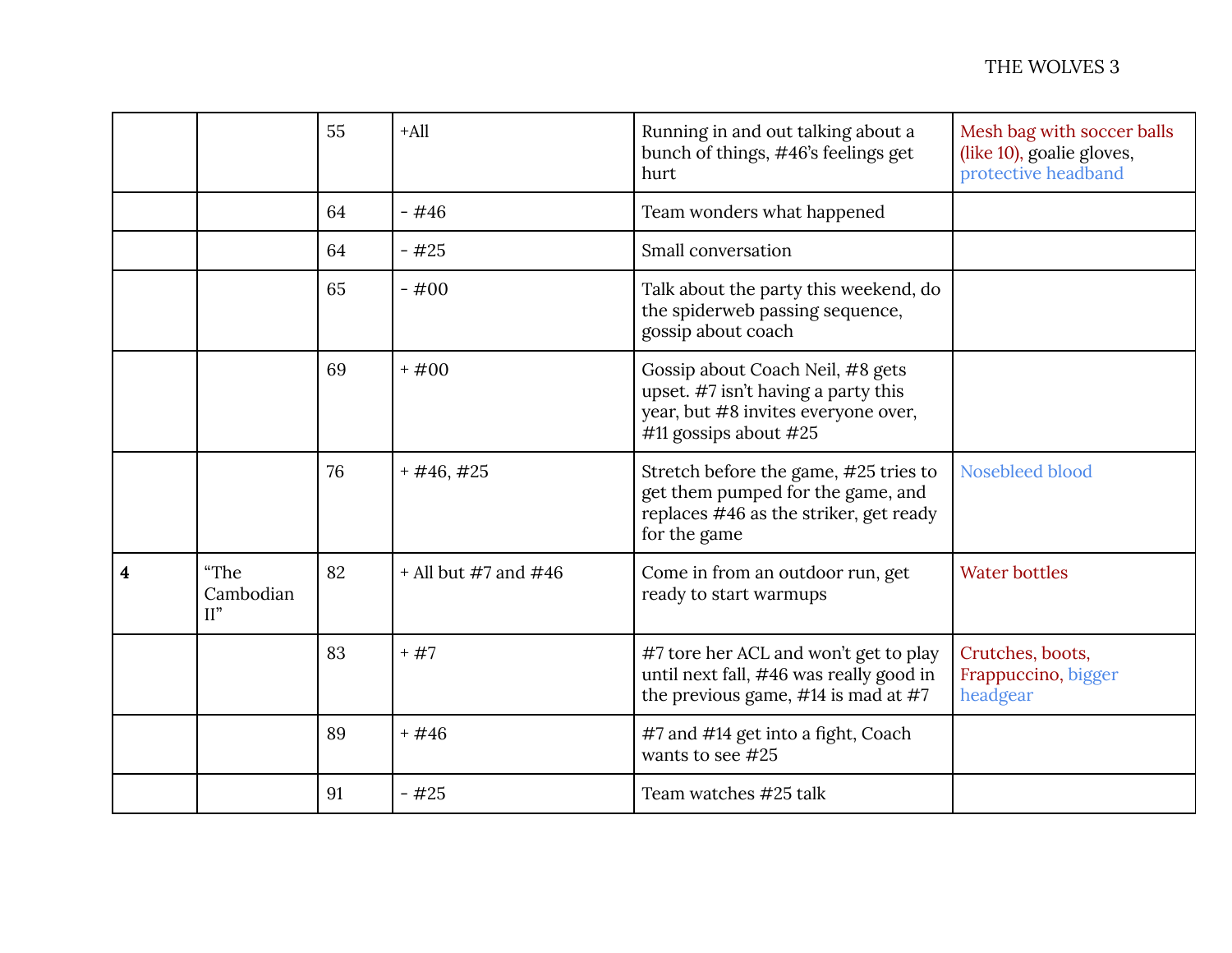|   |                        | 91  | $+#25$                      | Scout from a college is here to see<br>#14, #46, and #00                                                                                         |                                                                        |
|---|------------------------|-----|-----------------------------|--------------------------------------------------------------------------------------------------------------------------------------------------|------------------------------------------------------------------------|
|   |                        | 91  | $-$ #14, #46, #00           | Speculate about what school he<br>represents, #7 is mad #46 is so good                                                                           |                                                                        |
|   |                        | 95  | $+$ #14, #46, #00<br>$-#00$ | Relay info back to the team, #14 adds<br>fuel to the fire against #7, #46<br>explains how she is so good                                         |                                                                        |
|   |                        | 98  | $+#00$                      | #46 and #7 attempt to be nice to<br>each other                                                                                                   |                                                                        |
|   |                        | 99  | $-#2$                       | #46 goes too far and mentions the<br>abortion/plan B debacle. #7 gets<br>furious                                                                 |                                                                        |
|   |                        | 101 | $+#2$<br>$-A$ ll            | Blackout                                                                                                                                         | <b>Hand-knitted Scarf</b><br>(potentially costume? We<br>have to talk) |
| 5 | Timeout                | 102 | $+#00$                      | Physicalization of her anxiety and<br>aggression                                                                                                 | Mesh bag of balls                                                      |
| 6 | "We are the<br>wolves" | 103 | $+$ #46,#11                 | Talk about #46's cold and a skirting<br>around a topic. Might have to forfeit                                                                    | Phone for 46, headphones,<br>their personal bags                       |
|   |                        | 106 | $+#8$                       | Hoping people get here this week, #8<br>can't stop crying, #11's parents are<br>therapists, talk about all the other<br>girls on the travel team |                                                                        |
|   |                        | 112 | $+$ #2,#00                  | They almost have a full team, small<br>talk without saying exactly what<br>happened                                                              | Soccer ball (presumably<br>coming out of one of their<br>bags)         |